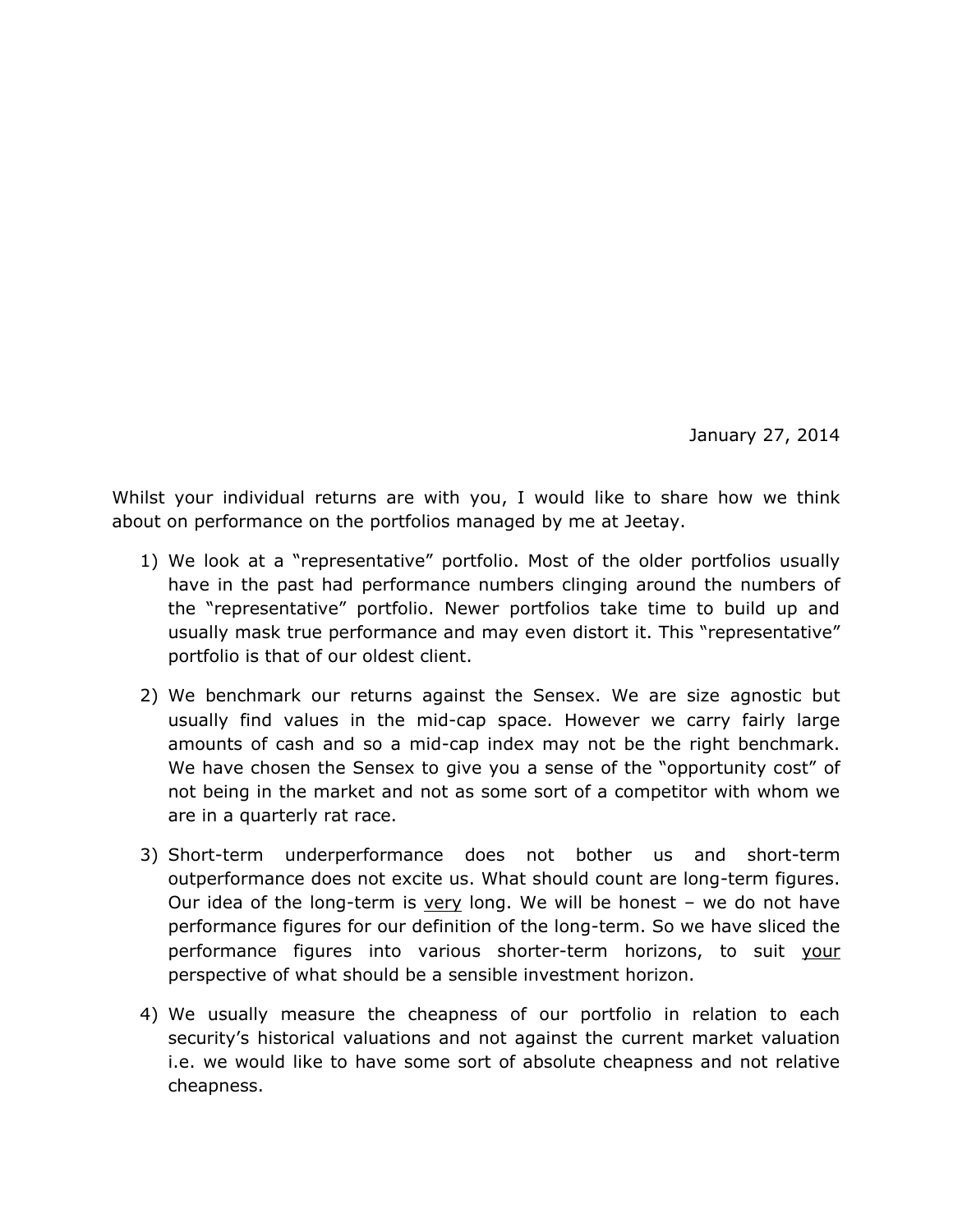- 5) The figures cited are before taxes and fees. This is because the taxes are paid by you and vary depending on whether you have short-term capital losses and the quantum of short term gains. The fee structure varies due to 1) different plans 2) different entry points (high watermarks). These should shrink the magnitude of outperformance, although not eliminate it.
- 6) We do not only look at returns, but at risk-adjusted returns. We do not measure risk by simple volatility, but by downside volatility, drawdowns and portfolio cheapness. On a risk-adjusted basis, our returns, even after taxes and fees, should compare well with the Sensex. Since we believe that markets are unforecastable, we usually hedge our positions by carrying fairly large amounts of cash.
- 7) We continue to use the "representative" account methodology so as to be consistent (Tables 1, 2 and 3).
- 8) We have found that the "representative" account, which has been that of our oldest account, now has a different portfolio composition from newer accounts and even some of the older accounts. It may thus in the future not properly track overall performance. We have included Table 4 in which four sets of figures are shown:
- a) The "representative" portfolio returns.
- b) The weighted average returns of all the discretionary portfolios managed by Mr. Chetan Parikh in the Jeetay PMS.
- c) The weighted average returns of those portfolios with over 60% equity at any point since inception. These may be generically thought to be the "older" portfolios since "newer" portfolios take some time to build up and may not be representative of portfolio performance. They are of course included in the weighted average returns of all the portfolios.
- d) The Sensex returns.
- 9) We will therefore be reporting "weighted average" returns along with those of the "representative" portfolio.
- 10) Should you find all these numbers too intimidating but want to focus only on a few, just look at the second and fourth columns of Table 4. That summarizes the overall performance of portfolios managed by me at Jeetay and the Sensex.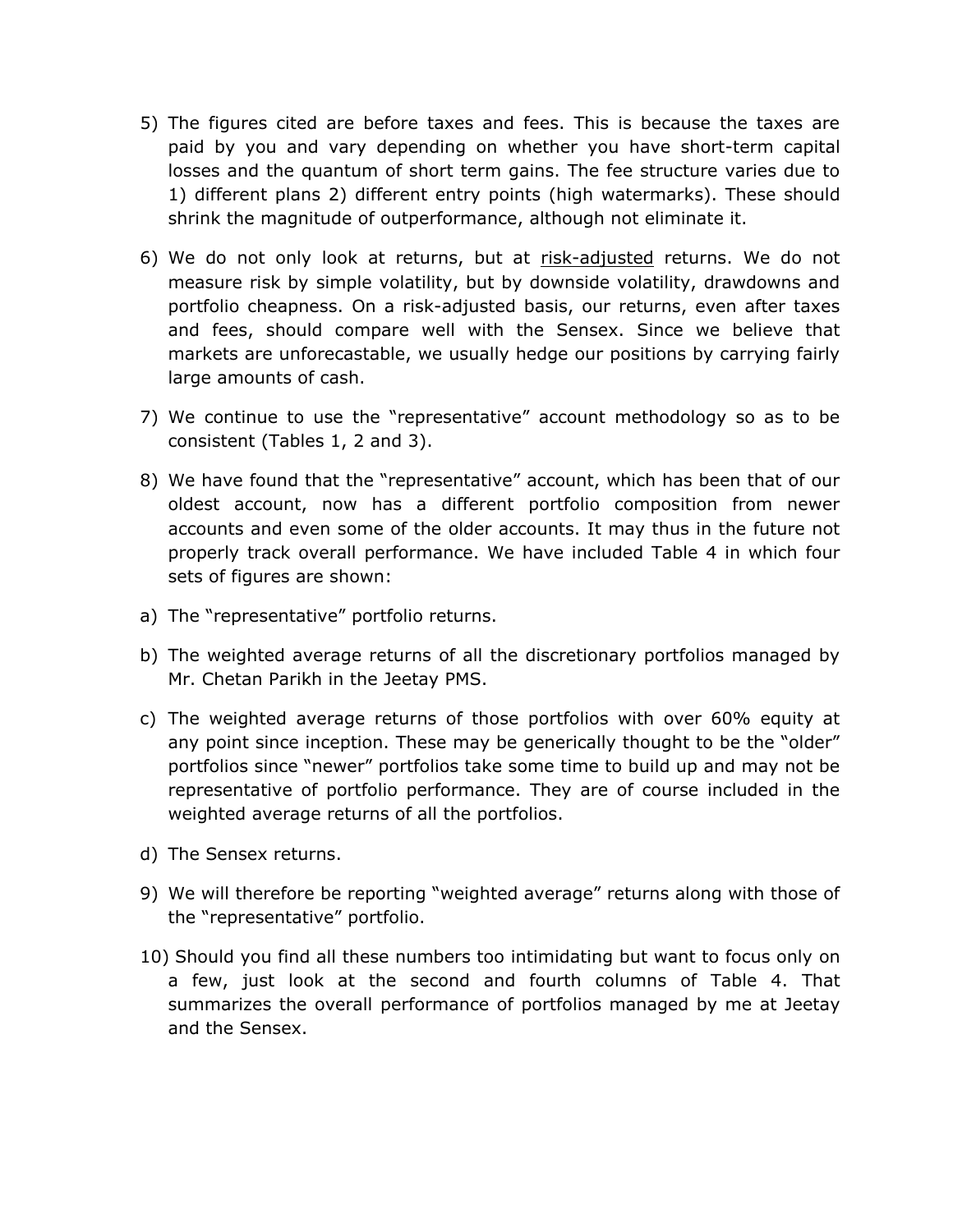## **Table 1**

| <b>Since Inception</b>                       |                                            |                              |                             |         |
|----------------------------------------------|--------------------------------------------|------------------------------|-----------------------------|---------|
| <b>Period</b>                                | <b>Portfolio</b><br><b>Returns</b><br>( %) | <b>Sensex Returns</b><br>(%) | $%$ in<br>cash              |         |
| June 07, 2003 to<br>June 07, 2004            | 80.80%                                     | 48.00%                       | Almost<br>fully<br>invested | Audited |
| July 05, 2004<br>to<br>June 30, 2005         | 31.45%                                     | 42.10%                       | Around<br>65%               | Audited |
| July 01, 2005<br>to<br>March 31, 2006        | 30.32%                                     | 56.80%                       | Around<br>40%               | Audited |
| April 01, 2006<br>to<br>March 31, 2007       | 33.73%                                     | 15.62%                       | Around<br>20%               | Audited |
| April 01, 2007<br>to<br>March 31, 2008       | 7.41%                                      | 18.60%                       | Around<br>30%               | Audited |
| April 01, 2008<br>to<br>March 31, 2009       | $-22.26%$                                  | $-37.94%$                    | Around<br>35%               | Audited |
| *April 01, 2009 to<br>March 31, 2010         | 85.16%                                     | 80.50%                       | Around<br>30%               | Audited |
| April 01, 2010<br>to<br>March 31, 2011       | 29.09%                                     | 10.93%                       | Around<br>27%               | Audited |
| April 01, 2011<br>to<br>March 31, 2012       | 9.03%                                      | $-10.5%$                     | Around<br>10%               | Audited |
| April 01, 2012<br>to<br>March 31, 2013       | $-8.23%$                                   | 8.23%                        | Around<br>9%                | Audited |
| April 01, 2013<br>to<br>June 30, 2013        | $-1.12%$                                   | 2.97%                        | Around<br>13%               | Audited |
| 2013<br>July 01,<br>to<br>September 30, 2013 | $-1.06%$                                   | $-0.08%$                     | Around<br>15%               | Audited |
| October 01, 2013 to<br>December 31, 2013     | 12.58%                                     | 9.24%                        | Around<br>17%               | Audited |
| <b>Cumulative Return</b>                     | 811.00%                                    | 511.75%                      |                             |         |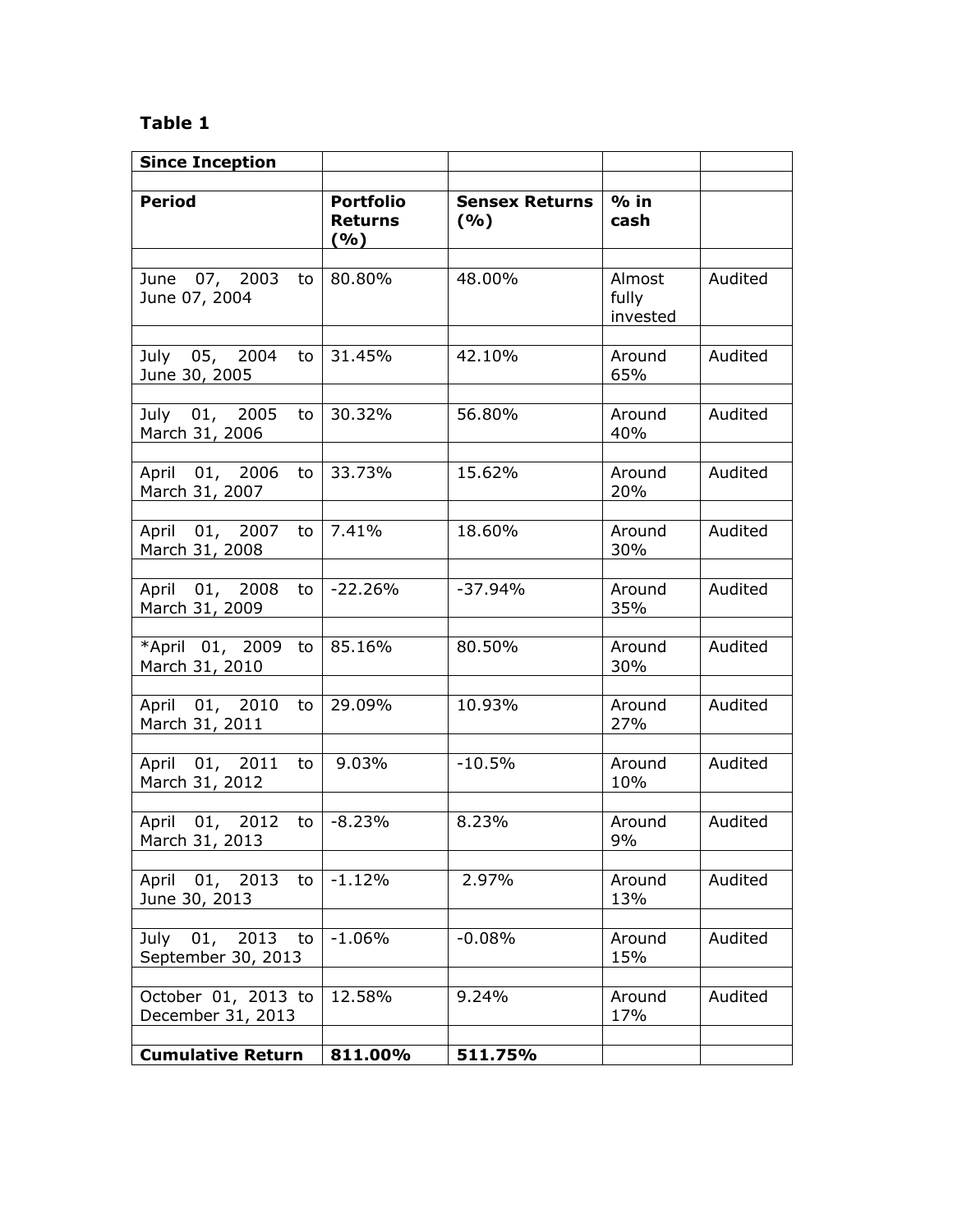# **Table 2**

| <b>Since 2008</b>                         |                                           |                              |                |         |
|-------------------------------------------|-------------------------------------------|------------------------------|----------------|---------|
| <b>Period</b>                             | <b>Portfolio</b><br><b>Returns</b><br>(%) | <b>Sensex Returns</b><br>(%) | $%$ in<br>cash |         |
| April 01, 2008<br>March 31, 2009          | to $-22.26%$                              | $-37.94%$                    | Around<br>35%  | Audited |
| *April 01, 2009<br>March 31, 2010         | to $85.16%$                               | 80.50%                       | Around<br>30%  | Audited |
| April 01, 2010<br>to<br>March 31, 2011    | 29.09%                                    | 10.93%                       | Around<br>27%  | Audited |
| April 01, 2011 to 9.03%<br>March 31, 2012 |                                           | $-10.5%$                     | Around<br>10%  | Audited |
| April 01, 2012<br>March 31, 2013          | to $-8.23%$                               | 8.23%                        | Around<br>9%   | Audited |
| April 01, 2013<br>June 30, 2013           | to $-1.12%$                               | 2.97%                        | Around<br>13%  | Audited |
| July 01, 2013 to<br>September 30, 2013    | $-1.06%$                                  | $-0.08%$                     | Around<br>15%  | Audited |
| October 01, 2013 to<br>December 31, 2013  | 12.58%                                    | 9.24%                        | Around<br>17%  | Audited |
| <b>Cumulative Return</b>                  | 104.77%                                   | 35.29%                       |                |         |

# **Table 3**

| <b>Since 2012</b>                           |                                           |                               |                |         |
|---------------------------------------------|-------------------------------------------|-------------------------------|----------------|---------|
| <b>Period</b>                               | <b>Portfolio</b><br><b>Returns</b><br>(%) | <b>Sensex Returns</b><br>( %) | $%$ in<br>cash |         |
|                                             |                                           |                               |                |         |
| 01, 2012<br>April<br>to<br>March 31, 2013   | $-8.23%$                                  | 8.23%                         | Around<br>9%   | Audited |
|                                             |                                           |                               |                |         |
| April 01, 2013<br>to<br>June 30, 2013       | $-1.12%$                                  | 2.97%                         | Around<br>13%  | Audited |
|                                             |                                           |                               |                |         |
| 2013<br>01,<br>July<br>to<br>September 2013 | $-1.06%$                                  | $-0.08%$                      | Around<br>15%  | Audited |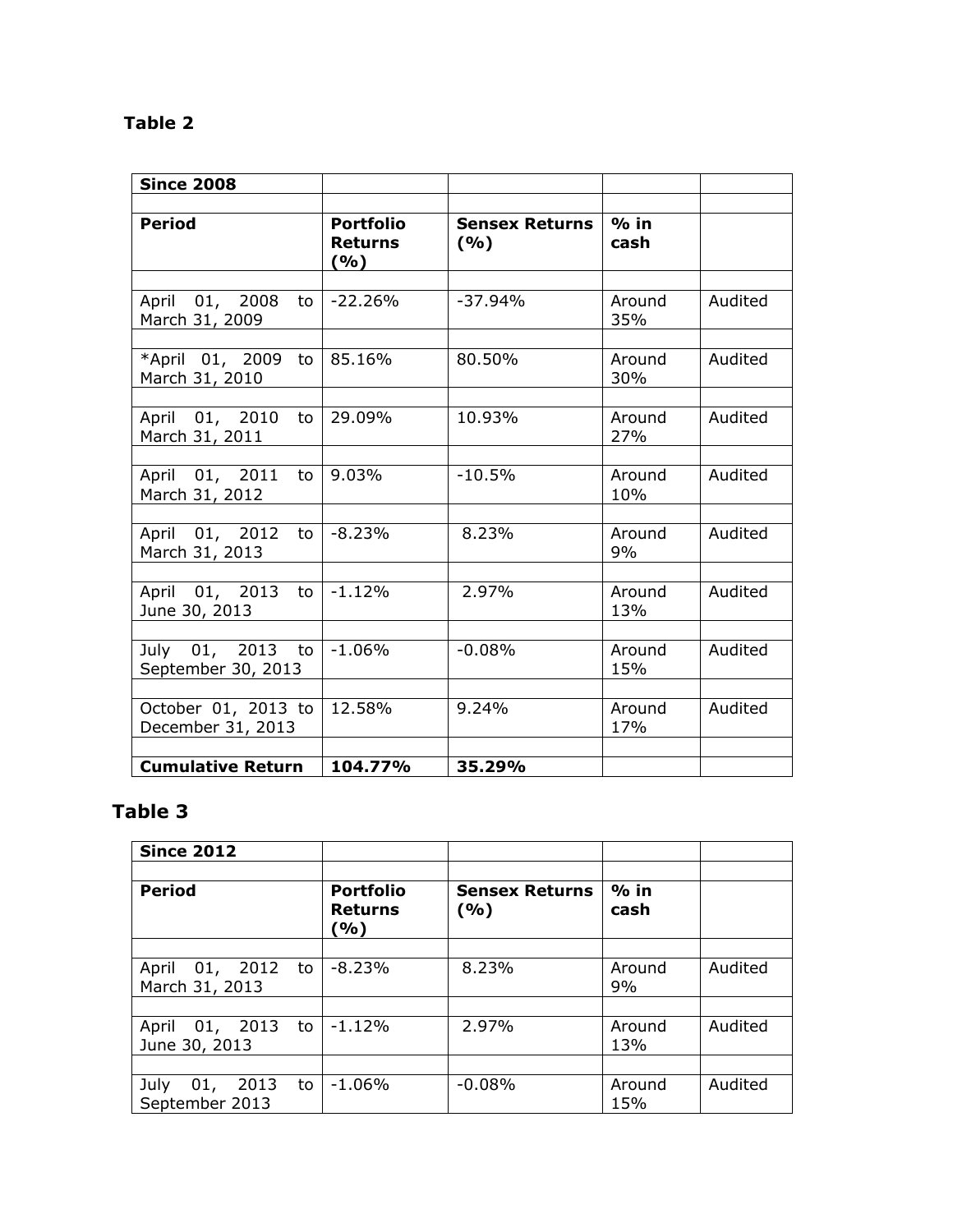| October 01, 2013 to   12.58% |          | $9.24\%$ | Around | Audited |
|------------------------------|----------|----------|--------|---------|
| December 01, 2013            |          |          | 17%    |         |
|                              |          |          |        |         |
| <b>Cumulative Return</b>     | $1.07\%$ | 21.64%   |        |         |

\*A mistake we hope never to make again – at low levels of the market, do not wait for even lower prices. Ignore all the negatives, because they usually are already in the prices. Markto-market losses should not hurt, only permanent losses of capital.

### **Table 4**

| JCCLU V<br>116681119<br><u>FULLOILOS MANAGULO DY FILE CHULCHI FULINIT</u> |                  |                 |                          |                |
|---------------------------------------------------------------------------|------------------|-----------------|--------------------------|----------------|
|                                                                           | "Representative" | Weighted        | Weighted<br>average      | <b>Sensex</b>  |
|                                                                           | portfolio        | average returns | "older"<br>returns<br>of | <b>Returns</b> |
|                                                                           |                  | оf<br>all       | portfolios               |                |
|                                                                           |                  | discretionary   |                          |                |
|                                                                           |                  | portfolios      |                          |                |
| 2006-2007                                                                 | 33.73%           | 28.66%          | 30.11%                   | 15.62%         |
| 2007-2008                                                                 | 7.41%            | 7.12%           | 8.68%                    | 18.60%         |
| 2008-2009                                                                 | $-22.26%$        | $-23.85%$       | $-23.85%$                | $-37.94%$      |
| 2009-2010                                                                 | 85.16%           | 78.40%          | 79.00%                   | 80.50%         |
| 2010-2011                                                                 | 29.09%           | 18.57%          | 18.40%                   | 10.93%         |
| 2011-2012                                                                 | $9.03\%$         | 3.32%           | $3.07\%$                 | $-10.50%$      |
| 2012-2013                                                                 | $-8.23%$         | $-2.12%$        | $-2.77%$                 | 8.23%          |
| April 01, 2013 to                                                         | 10.14%           | 9.8%            | 9.73%                    | 12.39%         |
| December<br>31,                                                           |                  |                 |                          |                |
| 2013                                                                      |                  |                 |                          |                |

### **Jeetay Returns**\*\* (Portfolios managed by Mr. Chetan Parikh)

\*\*Returns are before fees but after all other expenses

--------------------\*--------------------

My understanding of Graham and Dodd's "Security Analysis" led me to view "intrinsic value" as a combination of an "investment" component (value based on the past track record) and a "speculative" component (value based on factors other than the past track record). The emphasis on the "margin of safety" in investment decision making was, in my opinion, Benjamin Graham's acknowledgement of the "known unknowns" and "unknown unknowns" (and possibility also "unknown knowns" – factors an investor is aware about but does not consider important when in actuality they are). The greater the preponderance of these factors in relation to the "known knowns", the larger should be the "margin of safety".

In a period of rapid and unprecedented change, the "speculative" component becomes, in many cases, the larger part of "intrinsic value". Ignoring it is dangerous; attempting to incorporate it means making the use of the probability estimates a part and parcel of the mindset.